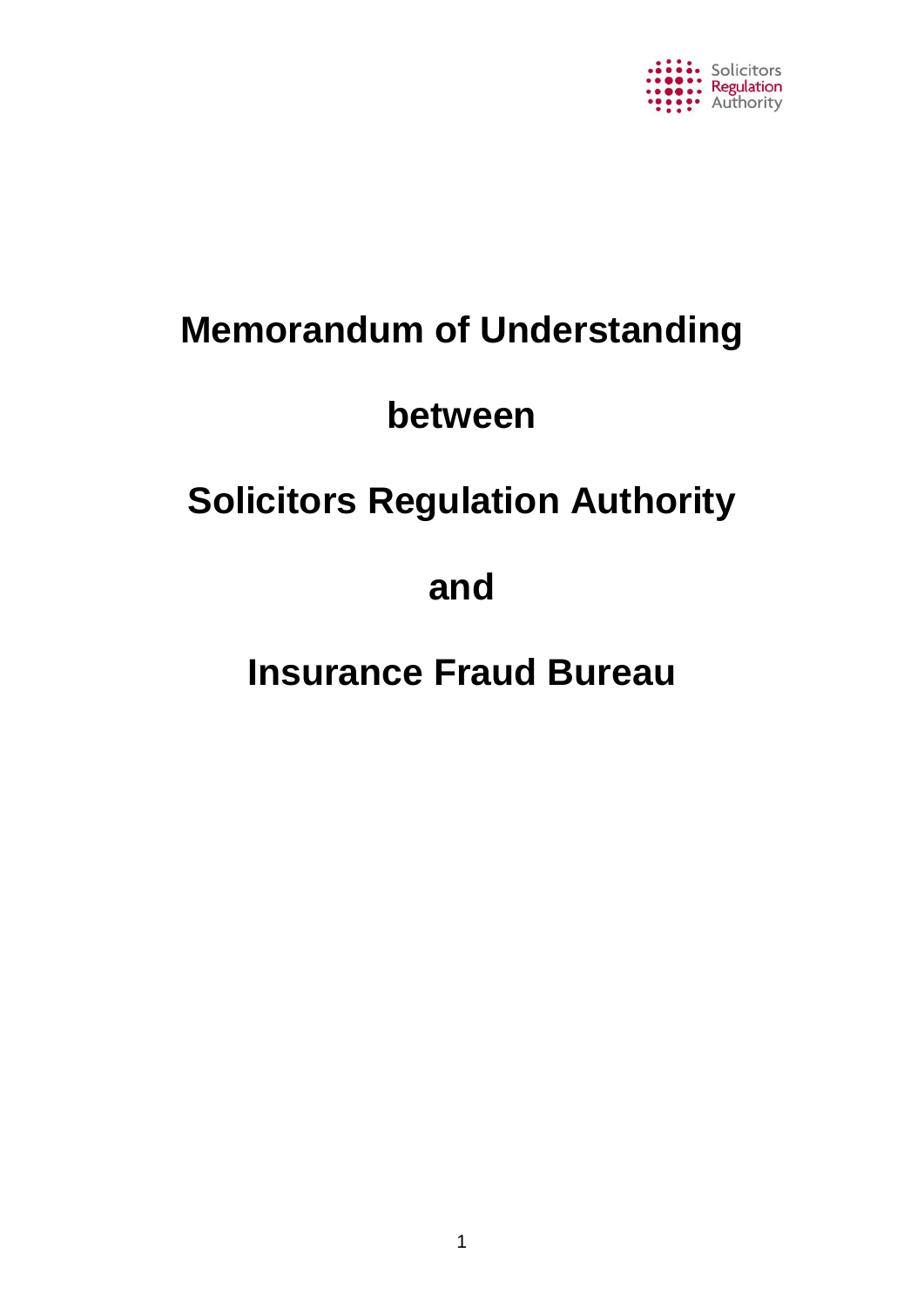

# **Introduction**

- 1. The Solicitors Regulation Authority (SRA) and the Insurance Fraud Bureau (IFB) ("the parties") are committed to working together to achieve the appropriate public interest outcomes in relation to combatting organised insurance fraud and the regulation of legal services. In support of that aim, this memorandum of understanding ("Memorandum") sets out the framework for cooperation, information sharing and communications between the SRA and the IFB.
- 2. The aims of this Memorandum are, in particular:
	- a. To assist both parties in their investigation work in the public interest so far as such assistance is lawful;
	- b. To provide a framework for the lawful flow of information between the SRA and the IFB.
- 3. The SRA and the IFB recognise and respect their differing responsibilities, operational priorities and constraints and confidentiality requirements. However, in the public interest they commit themselves to professional cooperation and the lawful exchange of information to assist with the prevention, detection, investigation and taking of action in relation to fraud or other criminal activity involving the regulation of legal services and addressing insurance fraud.
- 4. This Memorandum does not cover or affect any other memoranda or agreements or arrangements which exist between the SRA and the IFB.

# **Legal status and effect**

- 5. Nothing in this Memorandum shall, or is intended to:
	- a. create any legal or procedural right or obligation which is enforceable by either of the parties against the other; or
	- b. create any legal or procedural right or obligation which is enforceable by any third party against either of the parties, or against any other third party; or prevent either of the parties from complying with any law which applies to them; or
	- c. fetter or restrict in any way whatsoever the exercise of any discretion which the law requires or allows the parties to exercise; or
	- d. create any legitimate expectation on the part of any person that either of the parties to this Memorandum will do any act (either at all, or in any particular way, or at any particular time), or will refrain from doing any act.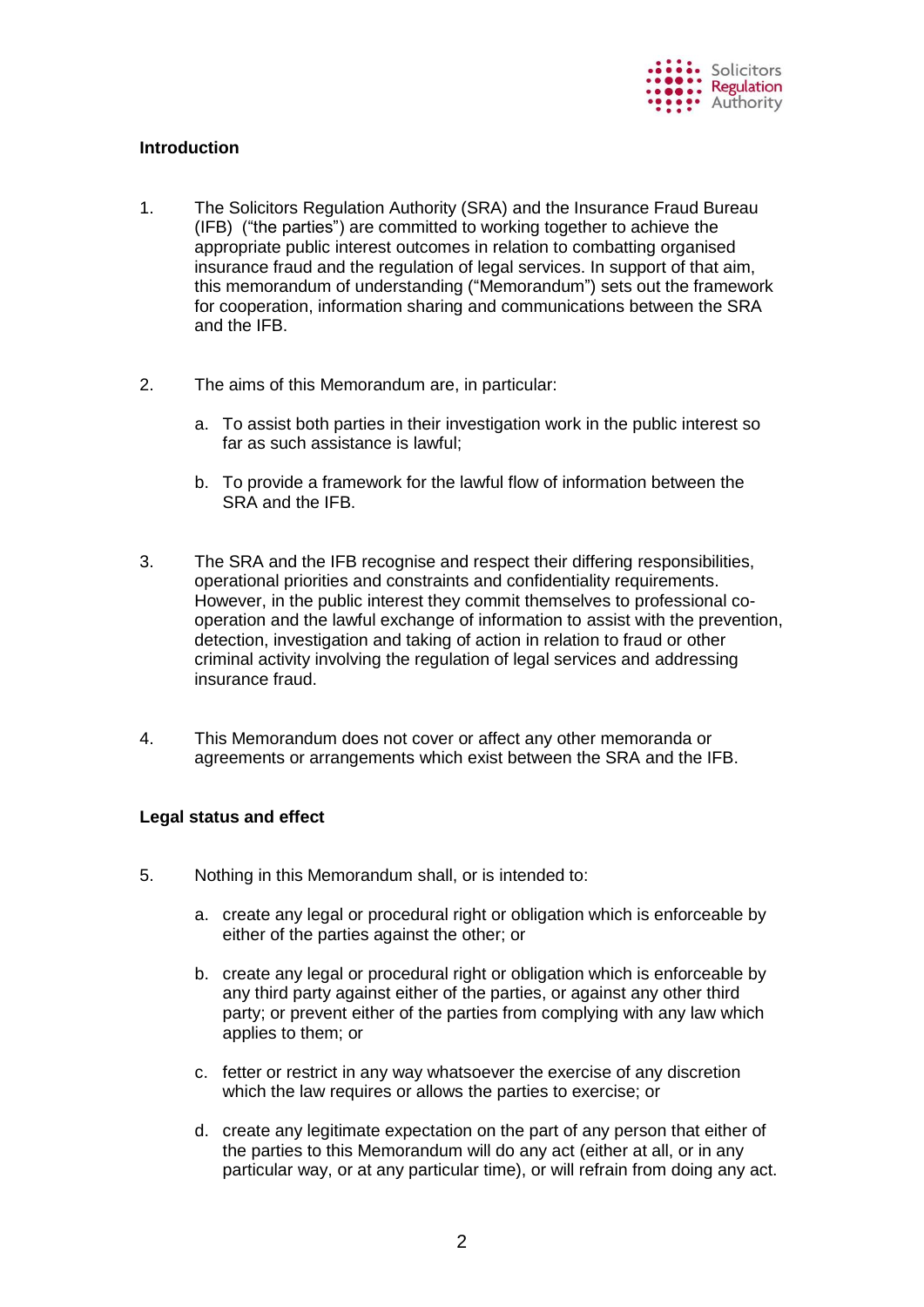

Nevertheless, the parties are genuinely committed to pursuing the aims and purposes of this Memorandum in good faith and intend to act in accordance with its terms on a voluntary basis.

## **Roles and responsibilities**

- 6. The SRA is the independent regulatory body established by the Law Society for the regulation of legal services by law firms and solicitors in England & Wales. The SRA's powers arise from various statutes and regulations including the Solicitors Act 1974, the Administration of Justice Act 1985, the Courts and Legal Services Act 1990, the Legal Services Act 2007 and the SRA's Handbook: <http://www.sra.org.uk/solicitors/handbook/welcome.page>
- 7. The SRA has statutory and rule-based powers to require the production of documents or information, such as section 44B of the Solicitors Act 1974 and section 93 of the Legal Services Act 2007.
- 8. The SRA may inspect material that is subject to a law firm's client's legal professional privilege (LPP) or confidentiality but may only use such material for its regulatory purposes. The SRA also protects the LPP and confidentiality of clients. LPP material will not be disclosed by the SRA to any other person other than where necessary for its regulatory purposes. Material that is not subject to LPP may be disclosable in the public interest, in the absolute discretion of the SRA, including material comprising communications in furtherance of crime or fraud.
- 9. The IFB was established in July 2006 by the UK insurance industry to provide a cost effective tactical solution for the detection and prevention of organised, cross-industry fraud
- 10. The IFB seeks to identify organised insurance fraud through the analysis of industry data and co-ordinates the industry response to the activities of criminal fraud networks, working closely with the police and industry regulators.
- 11. The IFB does not have statutory powers, however, it is listed in Section 68 of the Serious Crimes Act as a specified anti-fraud organisation (SAFO).

# **Information sharing**

12. This MoU should not be interpreted as imposing a requirement on either party to disclose information in circumstances where doing so would breach their statutory responsibilities. In particular each party must ensure that any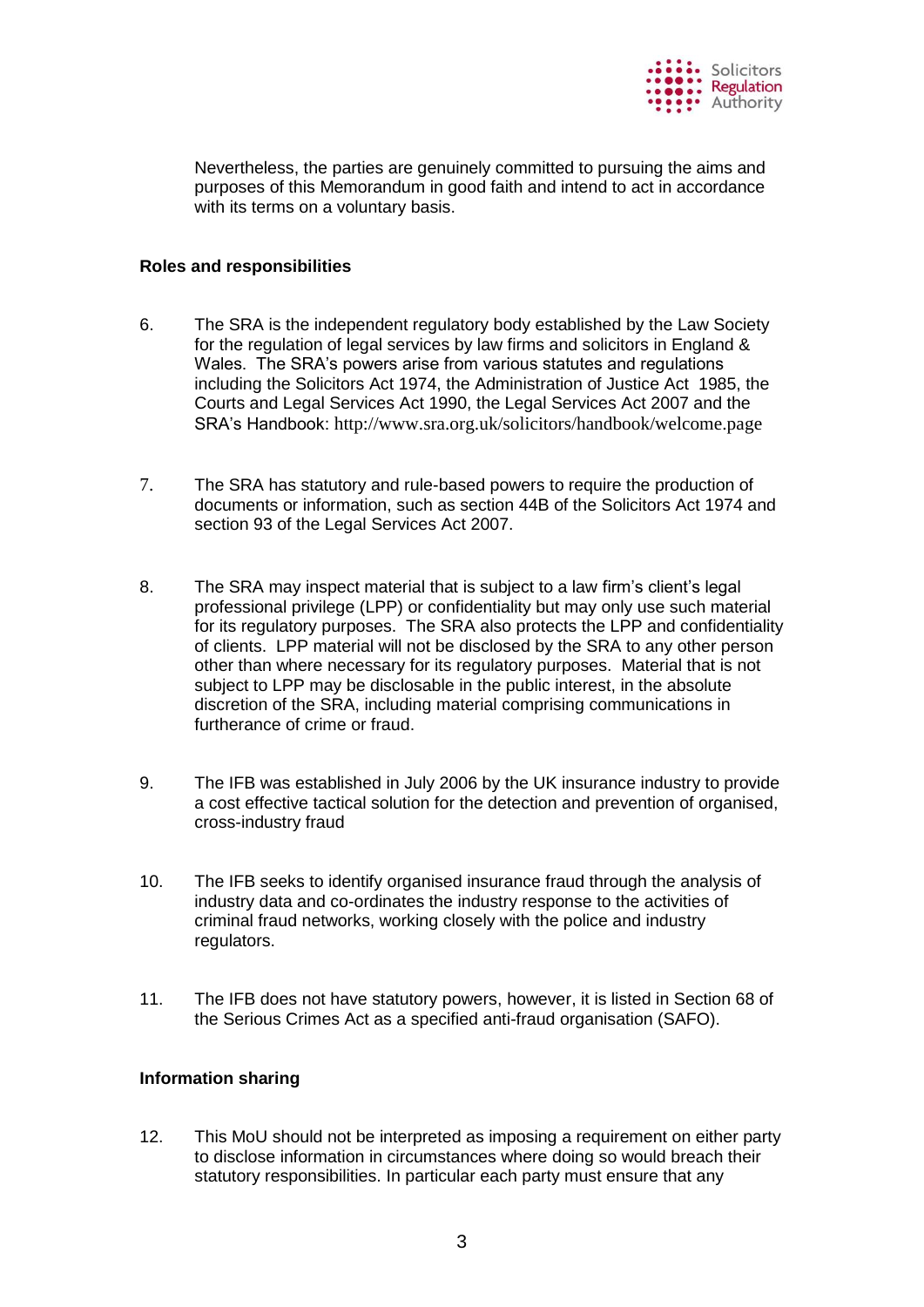

disclosure of personal data pursuant to these arrangements fully complies with the Data Protection Legislation. The MoU sets out the potential legal basis for information sharing, but it is for each party to determine for themselves that any proposed disclosure is compliant with the law.

- 13. Where it is lawful and in the public interest to do so (and so far as is reasonable and practicable), the parties agree to disclose information to the other for the following purposes:
	- a. To enable the assessment of risk of fraud to the public with the aim of minimising the risk of fraud or other criminality and preventing insurance related fraud;
	- b. to enable alleged criminality, misconduct, breach of the SRA principles or other failures (including breaches of the civil law) to be properly investigated and decided upon by either party;
	- c. for the purposes of regulatory, disciplinary or other legal proceedings, whether in public or not; and
	- d. to enable IFB to identify and disrupt professional enablers involved in organised insurance fraud;

provided that the recipient is reasonably considered able to take preventative, regulatory or other proper action upon the information.

- 14. The recipient of information received from the other party will:
	- a. Comply at all times with "Data Protection Legislation" which includes all applicable privacy and data protection laws including the General Data Protection Regulation (GDPR) and any applicable national implementing laws, regulations and secondary legislation in England and Wales relating to the processing of Personal Data and any relevant codes of conduct or certifications;
	- b. keep the information secure;
	- c. use the information only for proper purposes, such as regulatory, disciplinary, or other legal investigations or proceedings; and
	- d. liaise or co-operate where appropriate to avoid action that prejudices or may prejudice an investigation by another party or person.
- 15. Proper purposes may also include further lawful disclosure of the information such as to persons under investigation, witnesses, legal advisers, other regulators, professional bodies, prosecuting bodies, and law enforcement agencies including the police or CPS.
- 16. The parties agree to ensure that disclosures to the other party are lawful.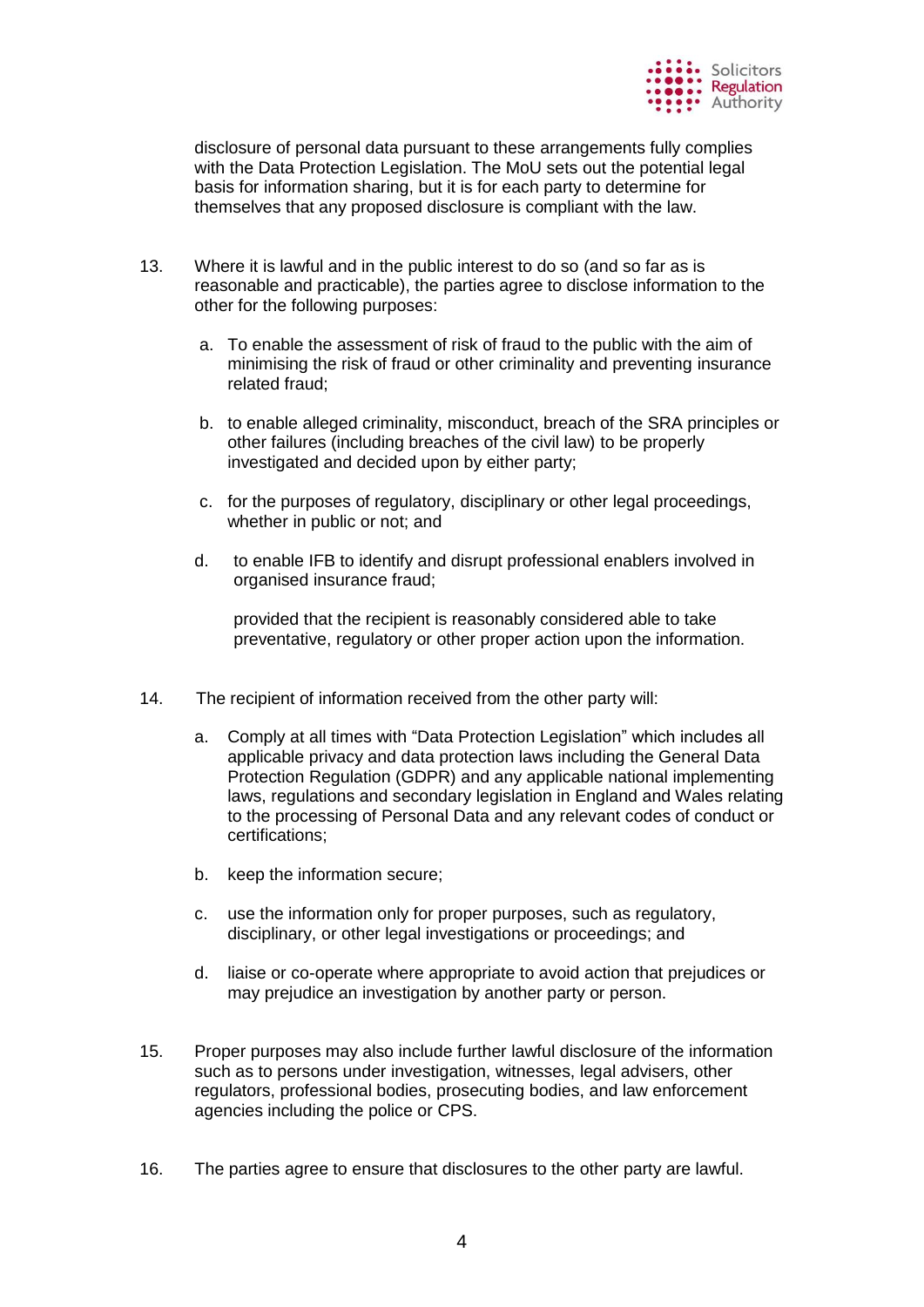

- 17. The SRA may seek information from IFB pursuant to section 44BB of the Solicitors Act 1974 or any analogous or replacement power.
- 18. The disclosing party also agrees to notify the recipient of:
	- a. any restrictions on the use to which the information can be put, and
	- b. any restrictions which apply to the onward disclosure of the information, and
	- c. In the absence of such notification, the receiving party may assume that there are no such restrictions (in addition to any restrictions that apply as a matter of law).

#### **Practical exchange of information**

- 19. The SRA has a Fraud and Confidential Intelligence Bureau (FCIB) whose role includes the lawful facilitation of intelligence and information sharing with other bodies.
- 20. All information exchanged between the parties should be passed via a nominated Single Point of Contact (SPOC) who shall be notified by the parties to each other in writing from time to time.
- 21. Appropriate security measures shall be agreed to protect information transfers in accordance with the sensitivity of the information and any classification that is applied by the sender.

#### **Procedure for sharing information**

- 22. The SRA and IFB shall ensure that procedures are in place relating to information:
	- a. to make accidental compromise or damage to the information unlikely during storage, handling, use, processing, transmission or transport;
	- b. to deter deliberate compromise or opportunist attack; and
	- c. to dispose of or destroy in a manner to make reconstruction unlikely.
- 23. Each party will supply to the other their respective procedures for handling, processing, disposal and retention of any information which shall comply with the Information Commissioner's Office Data Sharing Code of Practice.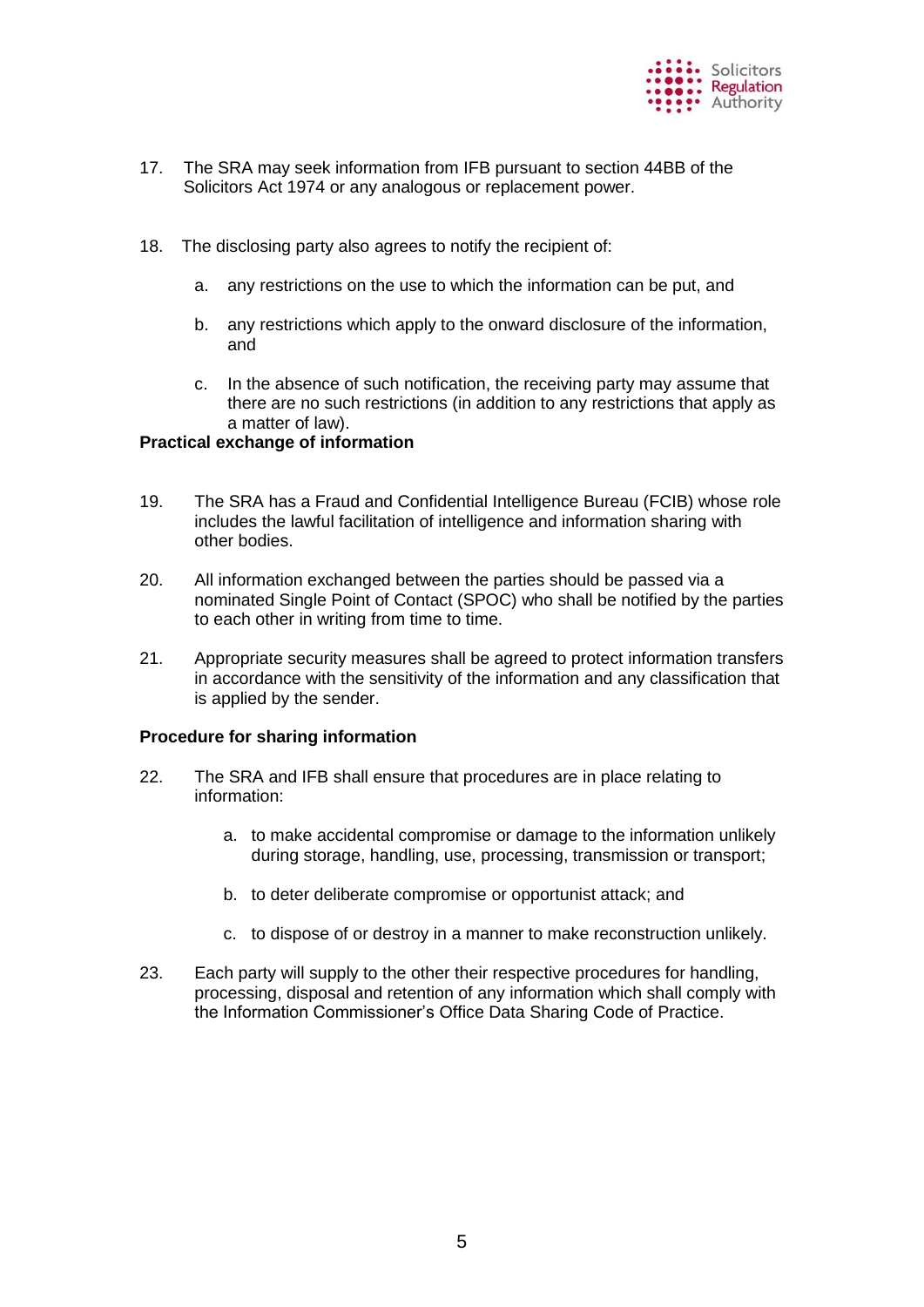

# **Protective marking**

24. All information will be protectively marked as official sensitive and will not be disclosed wider than the original recipients without the consent of the party who supplied the information.

## **Transmission**

25. Information can be transmitted over the telephone providing regard for overhearing is given and may be supplied by encrypted email or via an encrypted external storage device hand delivered in a double envelope with the protective marking shown on the inner envelope only to a named nominee agreed between the parties who will be sent the unlock password via email once receipt has been confirmed.

#### **Storage**

- 26. Data must be stored in accordance with each parties' Data Retention Policy and complaint with the Data Protection Legislation.
- 27. Information held in paper format must be kept under lock and key when not in the personal custody of an authorised person. The "need-to-know" principle will be strictly enforced. Information needs to be protected by two barriers, for example, a locked container in a locked room.

#### **Additional assistance**

- 28. Either of the parties may request so far as is reasonable additional cooperation in the following areas, and such requests shall be given due consideration:
	- a. sharing subject-matter expertise; and
	- b. supplying witness statements, expert advice or oral evidence for use or potential use in court or tribunal proceedings.

#### **Security and assurance**

- 29. The parties agree to
	- a. use the information only for proper purposes, such as regulatory, disciplinary, fraud prevention or other legal investigations or proceedings;
	- b. Where confidential material is shared between the parties it will be marked with the appropriate security classification as detailed in Paragraph 5.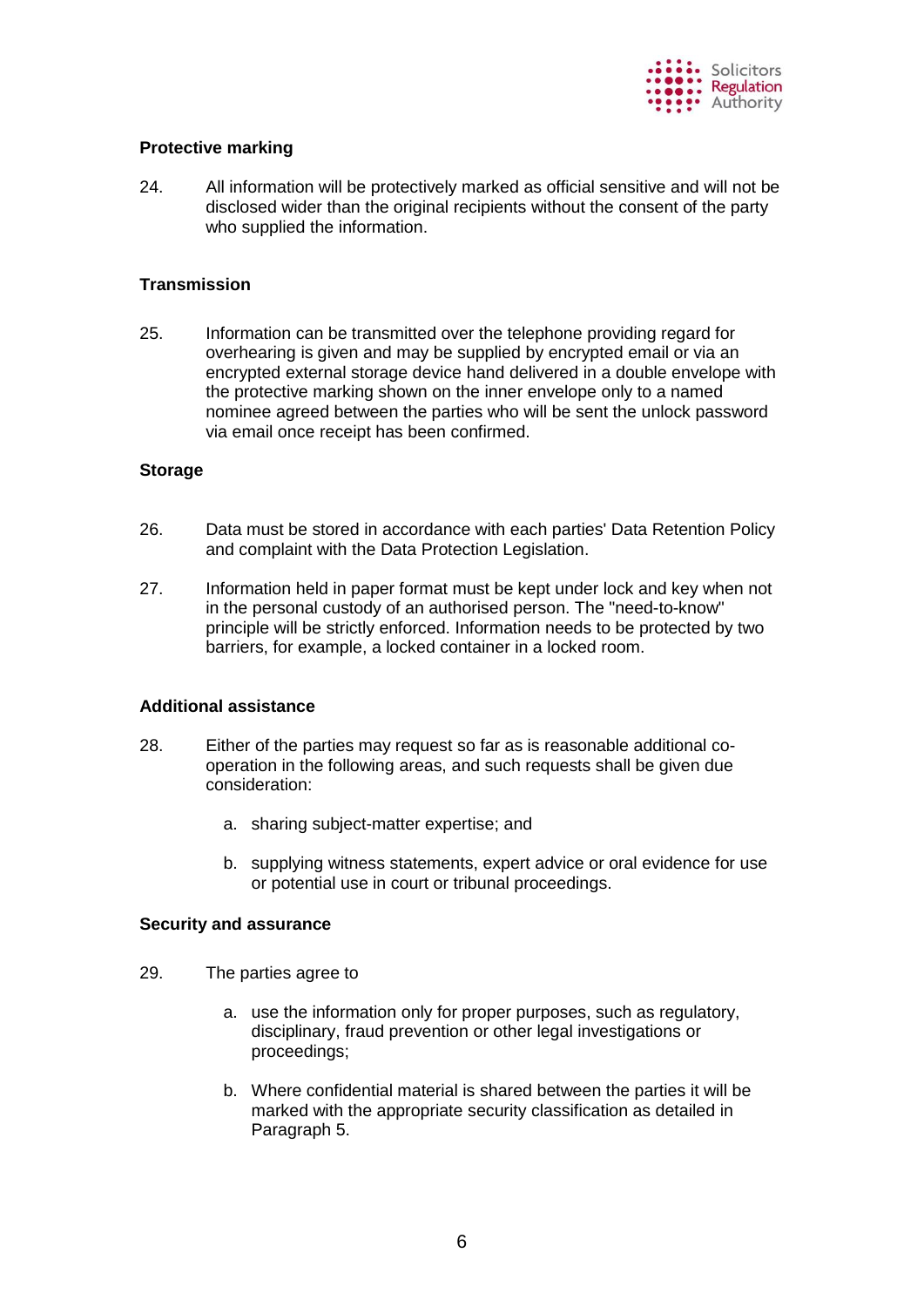

- c. keep confidential the identity and contact details of any designated counter fraud personnel within IFB;
- d. store data securely;
- e. ensure that only people who have a genuine business need to see that information will have access to it;
- f. report data losses or wrongful disclosure to the SPOCs as soon as either party becomes aware of any such loss or disclosure.
- g. only hold the data for as long as it is needed for the purpose for which it was shared;
- h. destroy it securely in a manner to make reconstruction unlikely.
- i. seek to comply with the Information Commissioner's Office Data Sharing Code of Practice;
- j. liaise or co-operate where appropriate to avoid action that prejudices or may prejudice an investigation by another party or person; and
- k. provide assurance that they have complied with these principles, upon request.

#### **Data Protection legislation and Human Rights Act 1998 (HRA)**

- 30. Both parties undertake to comply with the requirements of the Data Protection Legislation the HRA in the operation of this agreement and the common law principles of confidentiality and privacy. IFB and SRA will only share this information with another agency when the law allows it to do so such as when disclosure will aid its investigations to prevent or detect crime. Any information shared with another agency must not be disclosed further without the consent of the other party.
- 31. Where a request for information is received by either party under the Data Protection Legislation the recipient of the request will seek to consult with the other party where the information being sought under the request includes information obtained from, or provided by, the other party.

#### **Freedom of Information (FOI)**

32. The parties acknowledge that neither party is subject to the Freedom of Information Act 2000. In the interests of transparency, the SRA operates a Freedom of Information (FOI) Code of Practice. If either party receives a FOI request that includes a request for information originally sent by the other, the party dealing with the request will invite representations from the other party. Each will be mindful of the time limits involved and, in any event the decision to confirm or deny will be that of the original data controller. If a freedom of information request is received by the SRA that relates to the IFB's